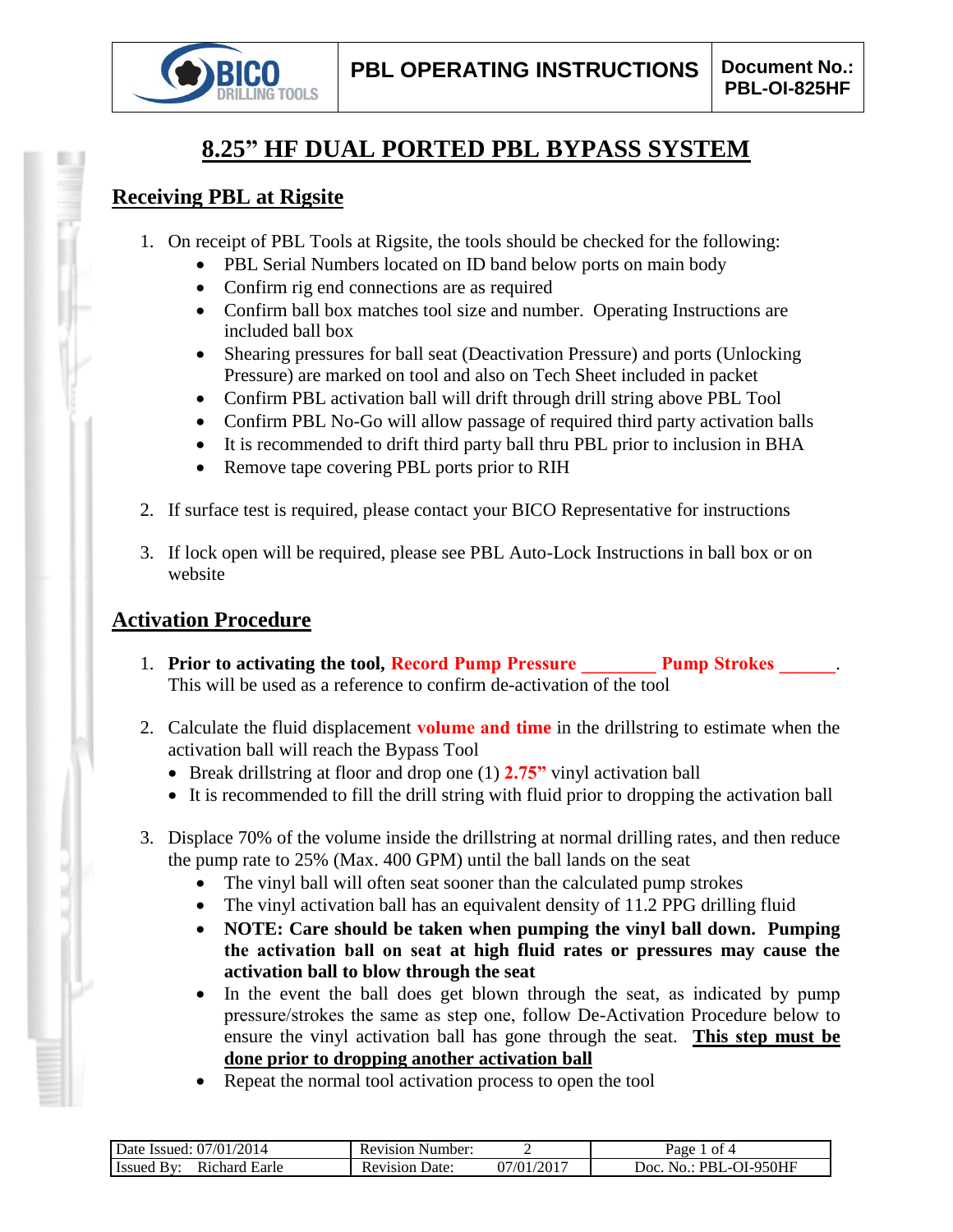- 4. When the activation ball lands on-seat, the Sleeve will shift to its open position against the spring with pump pressure. The activation ball will not float off of the seat if pumping is discontinued
	- **NOTE: IT TAKES LESS THAN 250 PSI TO ACTIVATE /OPEN THE TOOL**
	- Surface indication of the tool being in the open position is a pressure drop. **Compare pump pressure/strokes to rates and pressures recorded in step one.** Once the tool is open, pump rates can be increased to the desired rate above the ball deactivation shearing pressure**.** High pump rates/PSI will not push the ball through the seat and deactivate the tool. The deactivation pressure, marked on the tool and on Tech Sheet, only applies after the steel balls have been dropped to deactivate the tool
	- Fluid will now be diverted through the side ports. As long as pumping is continuous, fluid will be diverted through the ports. If pumping is halted, the sliding sleeve will shift to the closed position. When pumping resumes, the sleeve will shift open again allowing fluid diversion through the ports of the PBL Tool
	- It is recommended a constant, high pump rate be maintained while the tool is in the open position. **If low flow rates, low differential pressures between drill pipe and annulus, bullheading, squeezing or similar low flow operations are required, it is recommended to deactivate the PBL Tool before commencing such operations**
	- Rotating and reciprocating the drillstring is good practice while activating and deactivating the PBL Tool

## **De-Activation Procedure**

**IG TOOLS** 

- 1. Break the drillstring at rig floor and drop 2 steel **1 3/4"** de-activation balls. It is good practice to drop the second steel ball 5-10 seconds after the first one
- **2.** After dropping the steel de-activation balls, immediately start pumping at 50% of the normal flow rates (300 GPM minimum) keeping the pump pressure 1000 psi below PBL deactivation pressure and watch for a pressure increase
	- When the steel balls reach the PBL Tool, they will restrict flow through the ports creating an immediate pressure increase. Bring the pressure up as quickly as possible. Do not slow or stop flow rates
	- **The vinyl ball should blow through the seat at +/- 10% of stated shear pressure depending upon down hole conditions**
	- A pressure decrease is an indication the vinyl activation ball has blown through the seat and into the ball catcher. The steel balls will follow into the ball catcher
- 3. After the vinyl ball shears through the seat, the sleeve will move to the closed position. Circulation will now be through the BHA
- 4. When pumping is resumed, check that the pressure and strokes are the same as they were prior to activating the PBL Tool (See data recorded in step one, above)

**NOTE:** After tripping out of the hole, the balls must be removed from the ball catcher sub before RIH again. **The used vinyl activation balls should be immediately discarded and NEVER RE-RUN.** It is not recommended to TIH with balls in cage

| Date Issued: 07/01/2014 | <b>Revision Number:</b> |                         | $\angle$ of 4<br>$\log_e$ |
|-------------------------|-------------------------|-------------------------|---------------------------|
| <b>Issued By:</b>       | Date:                   | .)7/01/201 <sup>-</sup> | . No.: PBL-OI-950HF       |
| Richard Earle           | Revision                |                         | Doc.                      |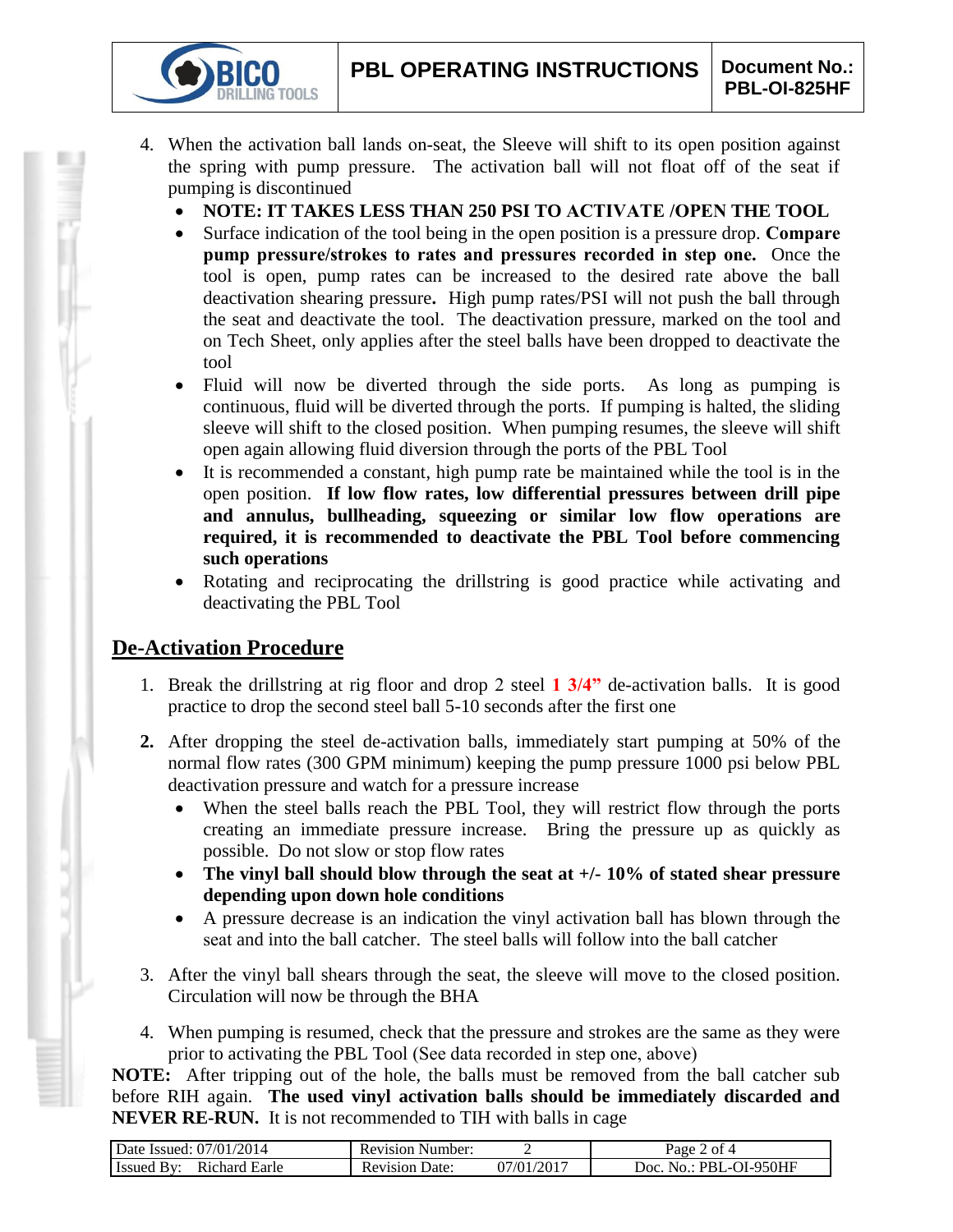

If required, ensure float valve is in BHA below PBL or finger trap has been installed in cage to prevent movement of balls. Consult BICO if situation arises. **If the PBL sub is to be rerun after being activated, it is strongly recommended to deactivate the tool prior to tripping out of the hole**

## **Emergency Weighted Darts with Vinyl Balls or "Fast Darts"**

A Weighted Dart inserted in a **2.75"** vinyl ball or a **2.75"** Fast Dart is supplied as part of the package of operating balls. **These Darts are to be utilized only in cases where it is not possible to pump down the Vinyl Ball.** These ball/darts weigh approximately 6-7 times greater than the standard activation ball to facilitate activation of the PBL sub when limited or no circulation is possible. **These ball/darts MUST be dropped in direction indicated below down the drillstring when activating the tool.** It is not recommended to utilize the ball/dart in well bores with angles greater than 55<sup>°</sup> if pumping is not possible



**If Fast Dart is utilized in conditions when circulation is possible, the maximum flow rate is 200 GPM when pumping down Dart.** If deactivation is required, use same procedure as above. Each activation by Fast Dart reduces the total available cycles by one

Should there be any questions regarding the operational procedures of the PBL Tool please contact BICO Drilling Tools or visit our website at: **www.bicodrilling.com**

### **Contacts: BICO Drilling Tools, Inc**

**Corporate Headquarters and Service Center - Houston, Texas**

1604 Greens Road Houston, TX 77032 Phone: 281-590-6966, 877-779-2426 Fax: 281-590-2280 e-mail: [sales@bicodrilling.com](mailto:sales@bicodrilling.com)

## **Southeast Service Center Broussard, Louisiana**

303 Ida Road Broussard, LA 70518 Phone: 337-839-1133 Fax: 337-839-1143

### **Mid-Continent Service Center Oklahoma City, Oklahoma** 1901 S.E. 22nd Street Oklahoma City, OK 73129 Phone: 405-677-5877 Fax: 405-677-5218

**Rocky Mountains Service Center Casper, Wyoming** 1849 Pyrite Casper, WY 82604 Phone: 307-237-1420, 888-437-1420 Fax: 307-237-1419

| Date Issued: 07/01/2014     | <b>Revision Number:</b> |                           | Page 3 of 4            |
|-----------------------------|-------------------------|---------------------------|------------------------|
| Richard Earle<br>Issued By: | <b>Revision Date:</b>   | $07/01/201$ <sup>-7</sup> | Doc. No.: PBL-OI-950HF |